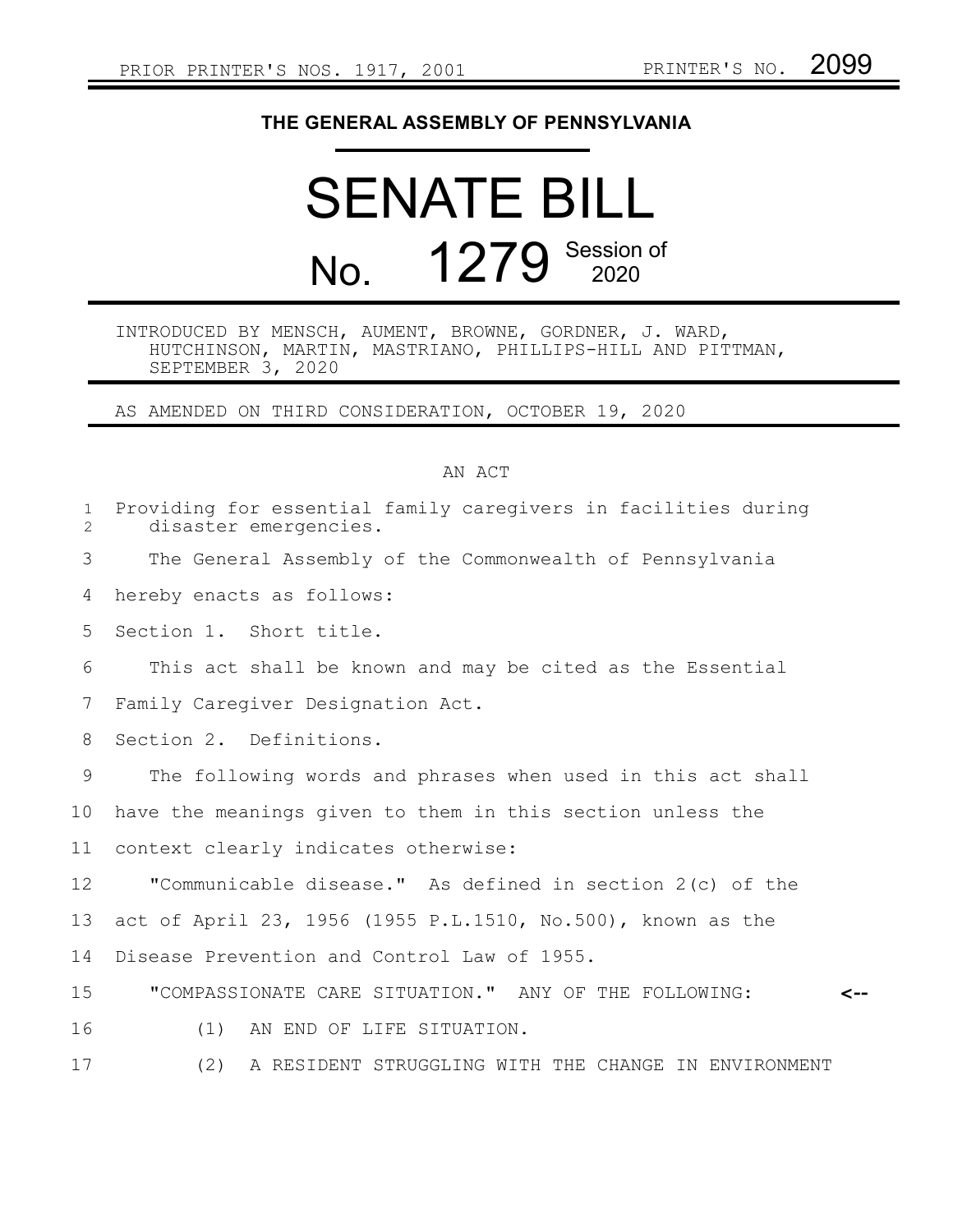AND LACK OF PHYSICAL FAMILY SUPPORT WHO WAS LIVING WITH FAMILY BEFORE BEING RECENTLY ADMITTED TO A FACILITY. 1 2

(3) A RESIDENT WHO IS GRIEVING AFTER A FRIEND OR FAMILY MEMBER RECENTLY PASSED AWAY. 3 4

(4) A RESIDENT WHO IS EXPERIENCING WEIGHT LOSS OR DEHYDRATION AND NEEDS CUEING AND ENCOURAGEMENT WITH EATING OR DRINKING WHICH WAS PREVIOUSLY PROVIDED BY A FAMILY MEMBER OR CAREGIVER. 5 6 7 8

(5) A RESIDENT WHO IS EXPERIENCING EMOTIONAL DISTRESS, IS SELDOM SPEAKING OR CRYING MORE FREQUENTLY AND WHO USED TO TALK AND INTERACT WITH OTHERS. 9 10 11

"Essential family caregiver." As follows: 12

(1) Any of the following individuals who are at least 18 years of age and who, prior to visitor restrictions, were regularly engaged with a resident at least once per week: 13 14 15

16

(i) An immediate family member.

(ii) A caregiver of the resident who is not employed by a facility. 17 18

(2) The term does not include an employee of a regulatory agency unless the employee is an immediate family member of the resident. 19 20 21

"Facility." Any of the following: 22

(1) A long-term care nursing facility as defined in section 802.1 of the act of July 19, 1979 (P.L.130, No.48), known as the Health Care Facilities Act. **<--** 23 24 25

(2) A hospice as defined in section 802.1 of the Health Care Facilities Act, if the hospice renders care in an 26 27

inpatient setting. 28

 $(3)$  (1) An assisted living residence as defined in section 1001 of the act of June 13, 1967  $(P.L.31, No.21)$ , **<--** 29 30

20200SB1279PN2099 - 2 -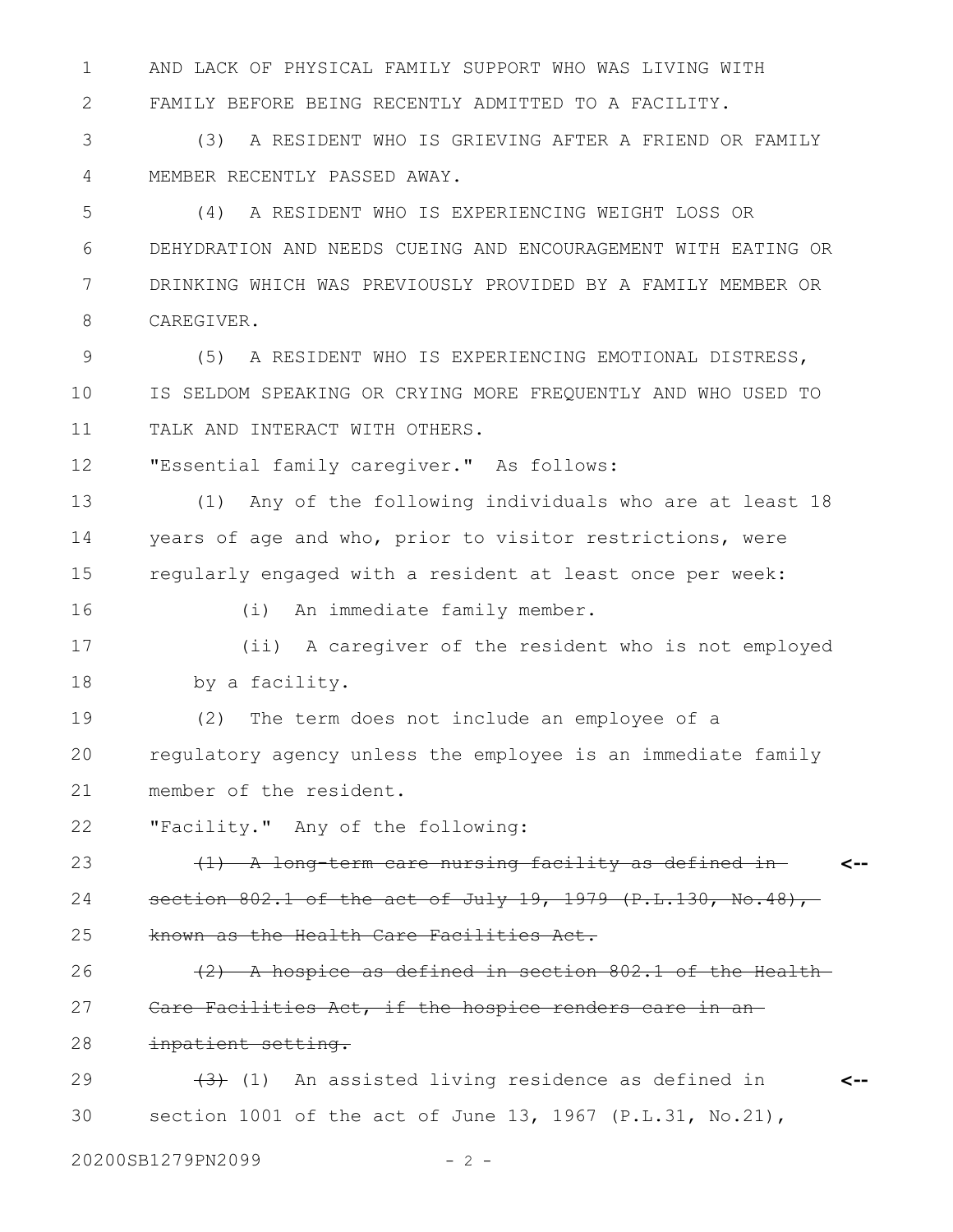known as the Human Services Code. 1

(4) (2) A personal care home as defined in section 1001 **<-** of the Human Services Code. 2 3

 $(5)$  (3) An intermediate care facility for individuals with an intellectual disability. **<--** 4 5

"Immediate family member." A spouse, child, stepchild, parent, stepparent, grandparent, grandchild, brother, 6 7

stepbrother, sister, stepsister or like relative-in-law. 8

"Intermediate care facility for individuals with an intellectual disability." The term shall have the same meaning as the term "intermediate care facility for the mentally retarded" in section 1905(d) of the Social Security Act (49 Stat. 620, 42 U.S.C. § 1396d(d)) on the effective date of this definition. 9 10 11 12 13 14

"Secretary." The Secretary of Health or the Secretary of Human Services of the Commonwealth. **<--** 15 16

"State of disaster emergency." A state of disaster emergency declared under 35 Pa.C.S. § 7301(c) (relating to general authority of Governor) that is due to a communicable disease. Section 3. Essential family caregiver. 17 18 19 20

(a) Designation.--Notwithstanding any other provision of law, during a state of disaster emergency the secretary shall allow REQUIRE a facility to designate at least one essential family caregiver per resident to provide companionship and assist with activities requiring one-on-one direction, INCLUDING **<--** COMPASSIONATE CARE SITUATIONS. Only facilities that have the ability to follow necessary precautions outlined by the Federal and State Government may designate an essential family caregiver. **<--** 21 22 23 24 25 26 27 28 29

(b) Individualization and integration.--The decision to **<--** 30

20200SB1279PN2099 - 3 -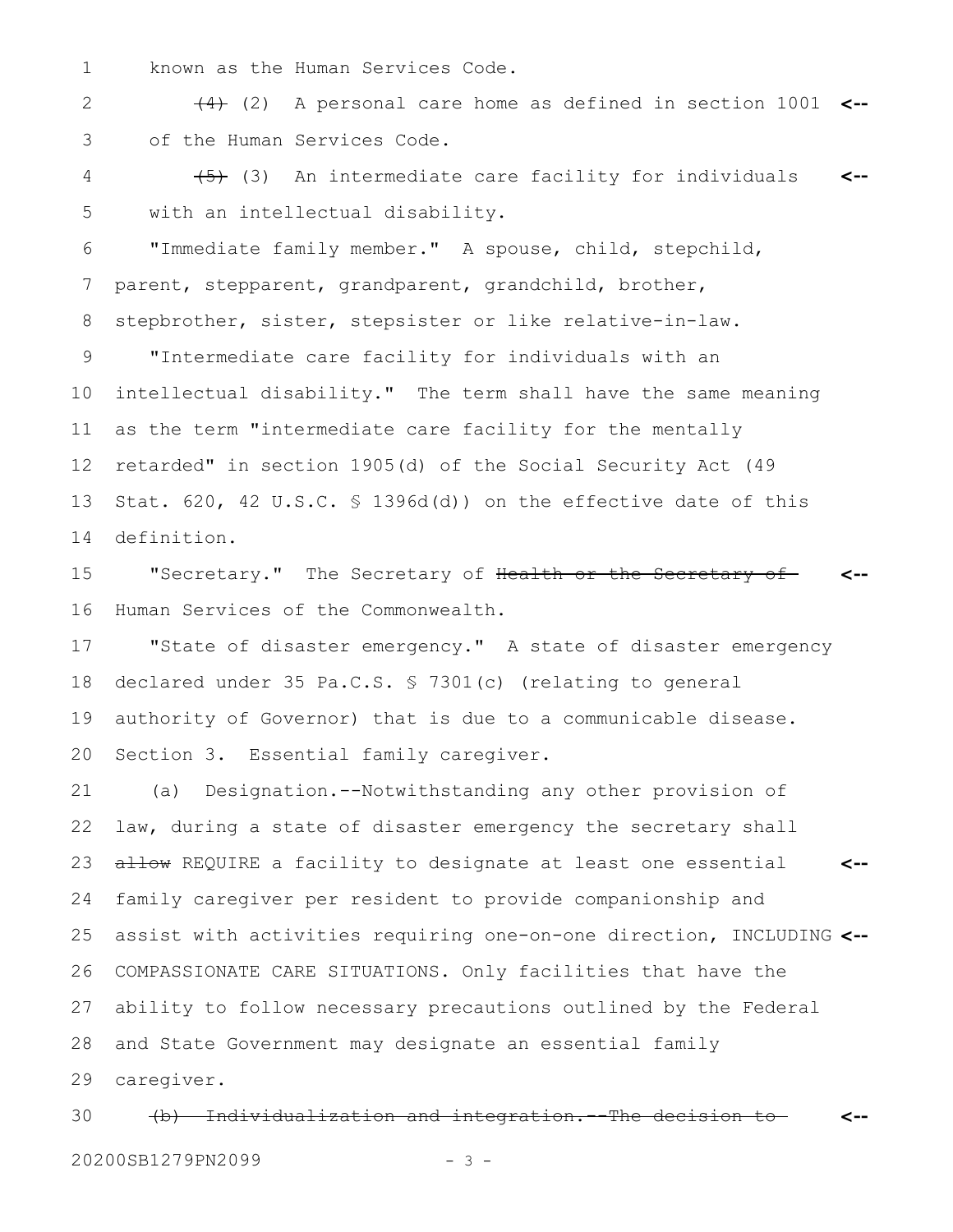designate an essential family caregiver may be individualized and integrated with resident-centered care planning. The following shall apply: (1) Designation shall be at the sole discretion of the facility executive director or designee and only upon agreement by the resident and their representative. (2) A schedule and the amount of time allowed in a facility by an essential family caregiver shall be agreed to prior to an essential family caregiver entering a facility and may not exceed more than two hours per day. (3) An essential family caregiver shall provide care and support similar in nature as provided prior to the state of disaster emergency. (4) Physical distancing shall be maintained by an essential family caregiver with staff and other residents while in the facility. (5) An essential family caregiver shall adhere to any conditions specified by the facility. (6) Restriction or revocation of essential family caregiver status shall be at the sole discretion of the facility executive director or designee. (B) VISITATION.--VISITATION BY AN ESSENTIAL FAMILY CAREGIVER **<--** MAY BE CONDUCTED THROUGH DIFFERENT MEANS BASED ON A FACILITY'S STRUCTURE AND THE NEEDS OF THE RESIDENTS, SUCH AS USE OF RESIDENT ROOMS, DEDICATED VISITATION SPACES AND THE OUTDOORS AND VISITATION IN CIRCUMSTANCES BEYOND COMPASSIONATE CARE SITUATIONS. THE FOLLOWING SHALL APPLY: (1) EXCEPT FOR ON-GOING USE OF VIRTUAL VISITS, FACILITIES MAY STILL RESTRICT VISITATION BY AN ESSENTIAL FAMILY CAREGIVER DUE TO ANY OF THE FOLLOWING: 1 2 3 4 5 6 7 8 9 10 11 12 13 14 15 16 17 18 19 20 21 22 23 24 25 26 27 28 29 30

20200SB1279PN2099 - 4 -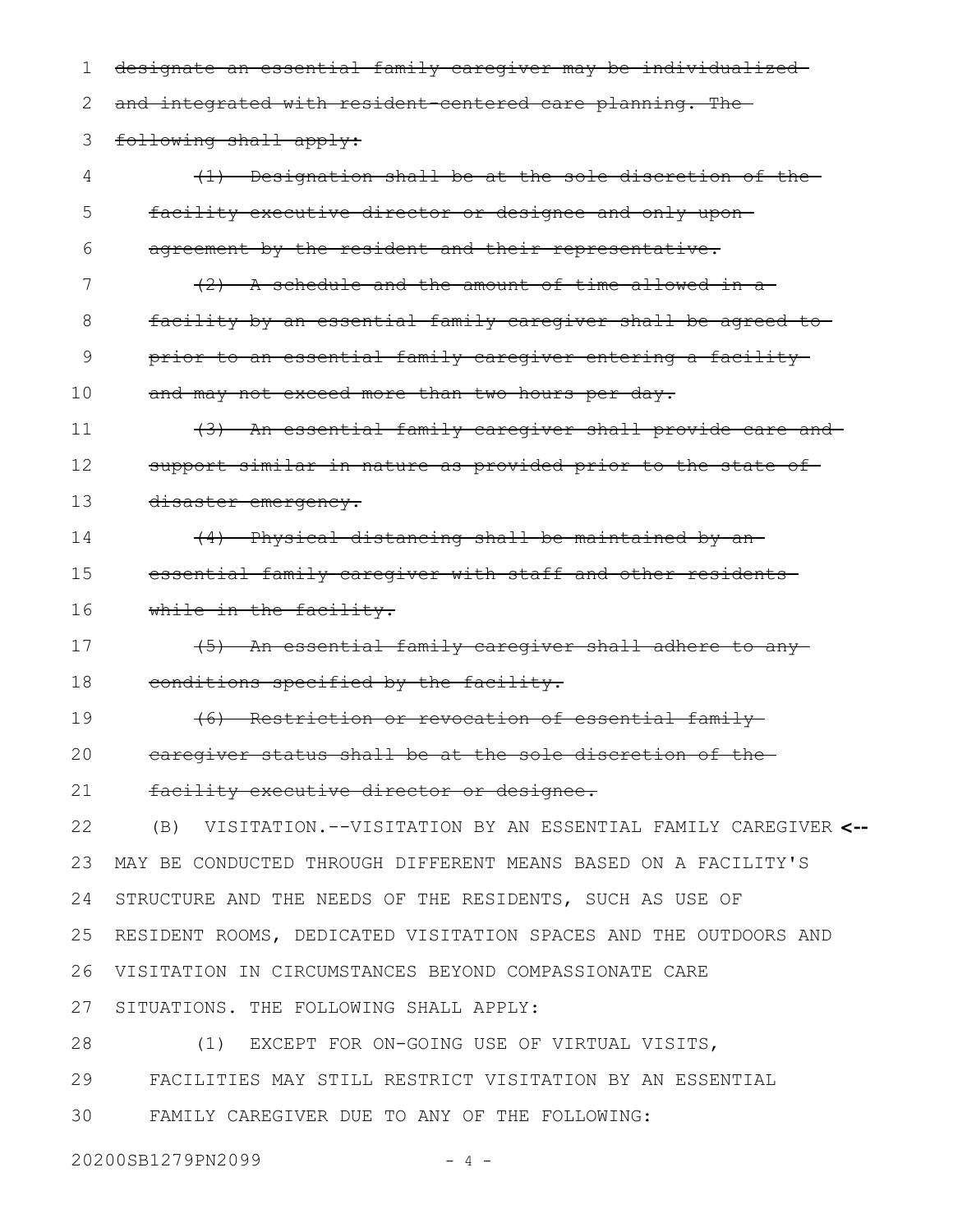(I) A COVID-19 COUNTY POSITIVITY RATE GREATER THAN 10% ACCORDING TO THE UNITED STATES DEPARTMENT OF HEALTH AND HUMAN SERVICES CENTERS FOR MEDICARE AND MEDICAID SERVICES. 1 2 3 4

5

6

(II) THE FACILITY'S COVID-19 STATUS.

(III) A RESIDENT'S COVID-19 STATUS.

7

(IV) VISITOR SYMPTOMS.

(2) EXCEPT AS PROVIDED UNDER PARAGRAPH (1), A FACILITY MAY NOT RESTRICT VISITATION BY AN ESSENTIAL FAMILY CAREGIVER WITHOUT A REASONABLE CLINICAL OR SAFETY CAUSE. 8 9 10

(C) ESSENTIAL FAMILY CAREGIVER REQUIREMENTS.--THE DECISION TO DESIGNATE AN ESSENTIAL FAMILY CAREGIVER MAY BE INDIVIDUALIZED AND INTEGRATED WITH RESIDENT-CENTERED CARE PLANNING. A VISIT SHALL BE HELD OUTDOORS WHENEVER PRACTICABLE. FOR INSIDE VISITS, THE FOLLOWING SHALL APPLY: 11 12 13 14 15

(1) DESIGNATION SHALL BE BY THE FACILITY EXECUTIVE DIRECTOR OR EQUIVALENT POSITION OR DESIGNEE, IN CONSULTATION WITH THE RESIDENT AND THE RESIDENT'S REPRESENTATIVE, AND ONLY UPON AGREEMENT BY THE RESIDENT AND THEIR REPRESENTATIVE. 16 17 18 19

(2) A SCHEDULE AND THE AMOUNT OF TIME ALLOWED IN A FACILITY BY AN ESSENTIAL FAMILY CAREGIVER SHALL BE AGREED TO PRIOR TO AN ESSENTIAL FAMILY CAREGIVER ENTERING A FACILITY AND MAY NOT EXCEED MORE THAN TWO HOURS PER DAY. 20 21 22 23

(3) NOTWITHSTANDING ANY OTHER PROVISION OF LAW, VISITATION SHALL BE CONTINGENT UPON THE FACILITY HAVING NO NEW COVID-19 CASES IN THE LAST 14 DAYS. NO FACILITY MAY CONDUCT VISITATION DURING THE TIME PERIOD THE FACILITY IS CONDUCTING OUTBREAK TESTING. 24 25 26 27 28

(4) ALL WHO ENTER THE FACILITY MUST BE SCREENED FOR SIGNS AND SYMPTOMS OF COVID-19 AND THE DENIAL OF ENTRY OF 29 30

20200SB1279PN2099 - 5 -